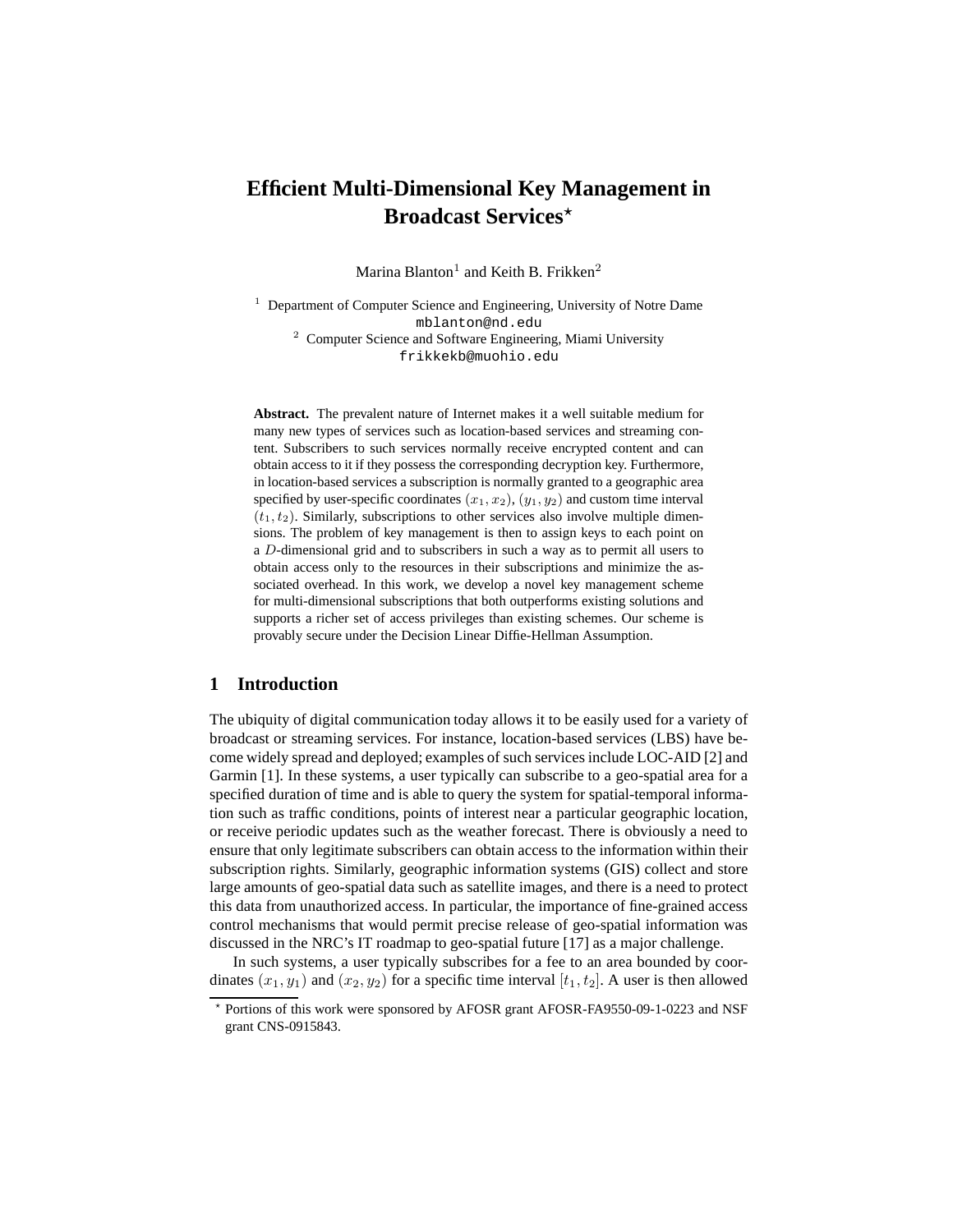to access the resource or broadcast associated with the coordinate  $(x, y)$  at time t if and only if  $x_1 \le x \le x_2, y_1 \le y \le y_2$ , and  $t_1 \le t \le t_2$ . The space is modeled as a two-dimensional grid of size  $T_1 \times T_2$  cells. Time is also partitioned into small slots and becomes the third dimension of the grid. More generally, a grid of any dimension can be specified and used.

A typical solution in broadcast services is to encrypt content and broadcast the encrypted content. The access control is then enforced by distributing certain secret keys to subscribers and ensuring that the decryption key for a broadcasted resource is available only to the parties who are authorized to access the resource. This setup has several advantages including the ability to outsource the storage and distribution of encrypted content to a third-party provider, which is important in GIS systems or location-based services that deal with large volumes of data. Another advantage is that users can also remain anonymous while accessing an (authorized) resource.

Access control enforcement is therefore implemented via key management, which is a well studied topic. With this enforcement mechanism, the service provider assigns keys to the resources (in our context, all resources associated with a single position in a multi-dimensional space are assigned the same key). When a user subscribes to a set of resources in the system (i.e., a sub-grid in multi-dimensional space), she obtains secret information that will allow her to obtain access to the subscribed resources. This secret information either can directly contain decryption keys for all resources to which the user is entitled to have access or can permit derivation of all such keys. The challenge in designing such solutions is in ensuring that the access control policy is enforced while achieving the best possible performance. Therefore, the overhead of such solutions is measured in terms of the size of user secret keys, work necessary to derive a key, amount of additional information the service provider must maintain, etc.

While key management for dynamic groups or hierarchical systems (such as RBAC) is well-studied (see Section 2), solutions for geo-spatial systems and higher dimensions appeared only in the recent years [5, 20, 24]. In general, solutions that can be applied to a space of an arbitrary dimension  $D$  are desirable as they will allow any service or system to be used within this framework. As an example of an application that benefits from a key management scheme that supports any number of dimensions, consider streaming television. When a user subscribes to television, the access policy could be specified over a potentially large number of dimensions such as (i) content being accessed (at the level of station, show, or episode), (ii) quality of channel (e.g, data quality and commercial content), (iii) time of access (e.g., hour, day, month, and year), (iv) location of user (e.g., state and zipcode). Unlike subscribing to a rectangular region in locationbased services, this subscription may not consist of a range over the dimensions; that is, a user could subscribe to multiple stations. Furthermore, more flexible subscriptions than continuous range in all dimensions can be desirable for location-based services as well: for example, there might be need to exclude certain geographic regions such as military installations or critical infrastructures from subscriptions.

**Our contributions.** We propose a novel key management scheme for multi-dimensional grids with attractive performance characteristics. In particular, it has the following properties, which none of the existing schemes can simultaneously achieve: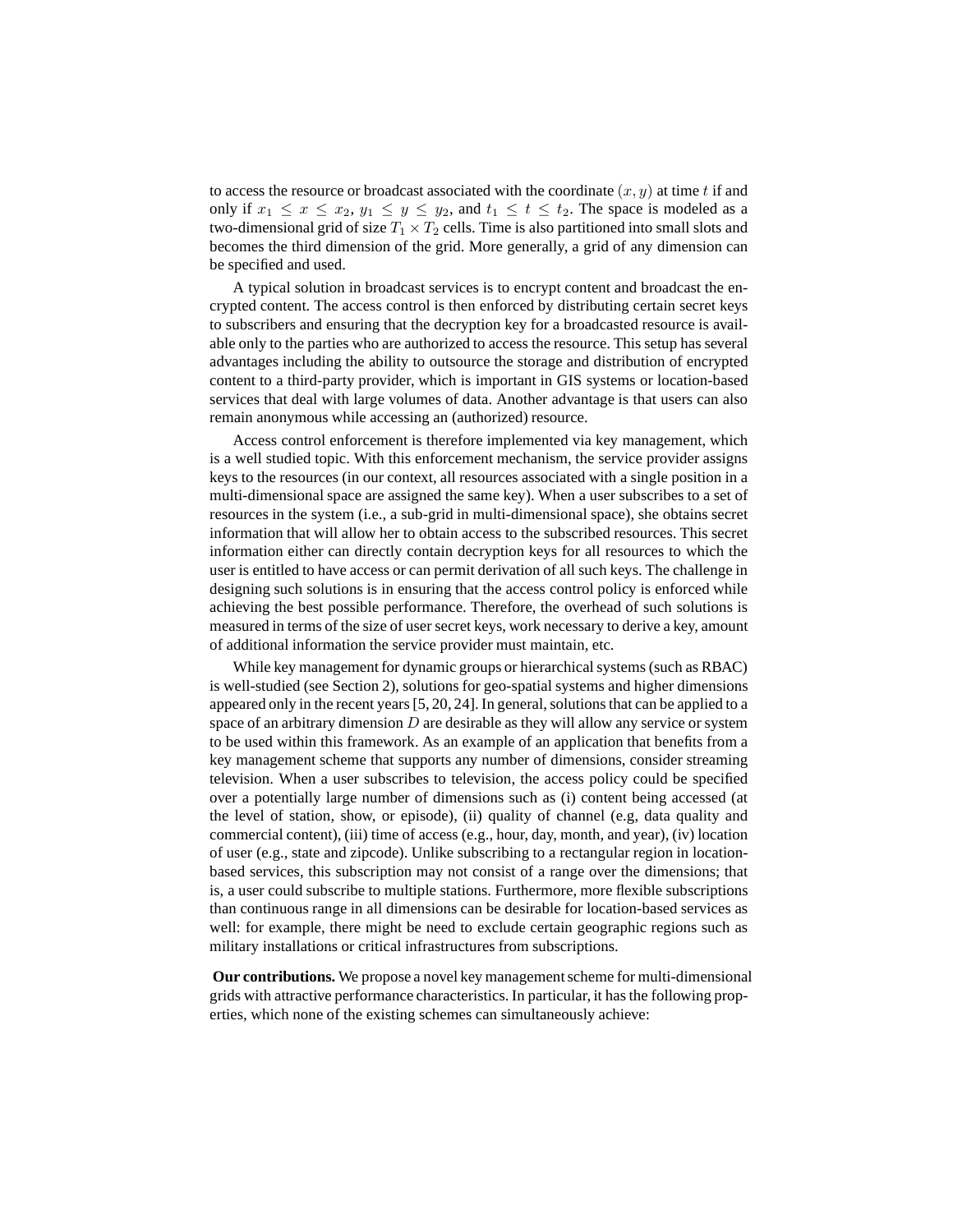- **–** Users can subscribe to an arbitrary set of points or intervals in each dimension, i.e., the subscription region does not have to be contiguous.
- **–** The amount of user secret storage and the amount of work a user must perform to derive a key do not exponentially depend on the number of dimensions D; both storage and work are linear in  $D$ . This means that the scheme can be efficiently realized for applications where the number of dimensions is high without burdening the user; this substantially improves the performance compared to other schemes.
- **–** Users do not need to access any external (publicly available) data for the purposes of aiding key derivation; broadcast content is all a user receives.
- **–** The service provider needs to store only a constant amount of information associated with the scheme.

A more detailed comparison with prior literature is provided in the next section. We are able to achieve this performance by issuing sub-keys to users for each dimension separately and using a mechanism for tying the sub-keys of each user together to be able to maintain security (i.e., to achieve resilience against collusion). Our scheme enjoys provable security under the standard Decision Linear assumption.

# **2 Related Work**

Related work on key management can be divided into two lines of research that go under the names of key management for access hierarchies and group key management. We give a brief overview of each of them next.

In hierarchical access control schemes, all users are divided into a set of access classes, which are organized in a hierarchy. Resources associated with each access class are encrypted with the corresponding encryption key. A user with access to a specific class is allowed to access resources at her own class and all descendant classes in the hierarchy. In order to lower overhead of such schemes, public information that helps in the key derivation process is used. Users from different classes use different parts of the public information data structure to derive necessary keys efficiently. Performance of such schemes is measured in terms of the number of keys a user stores, the size of public information, work needed to derive a key, and overhead associated with user joins and leaves.

The formal definitions of security in this context were put forward by Atallah et al. [7, 3] (the overall literature is very extensive, see, e.g., [7] for an overview), and, in particular, that work defined the notion of *key recovery* and *key indistinguishability* for key management schemes. Consequently, the work of Ateniese et al. [8] extended the definitions to time-based key management for a hierarchy of access classes, where time is partitioned into small slots and a user obtains access to a certain class in the hierarchy (and consequently to all descendant classes) for a certain contiguous interval of time which may differ for each user. $3$  The authors also showed that the security notions in the presence of *static* and *adaptive* adversaries are (polynomial time) equivalent for timebased schemes, which means that showing security against static adversaries is sufficient for such schemes. In this extended framework, key derivation is now performed

 $3$  This problem was studied prior to Ateniese et al. [8] (see, e.g., [21, 15, 22]), but earlier schemes lack formal proofs of security and some of them are known to have security flaws.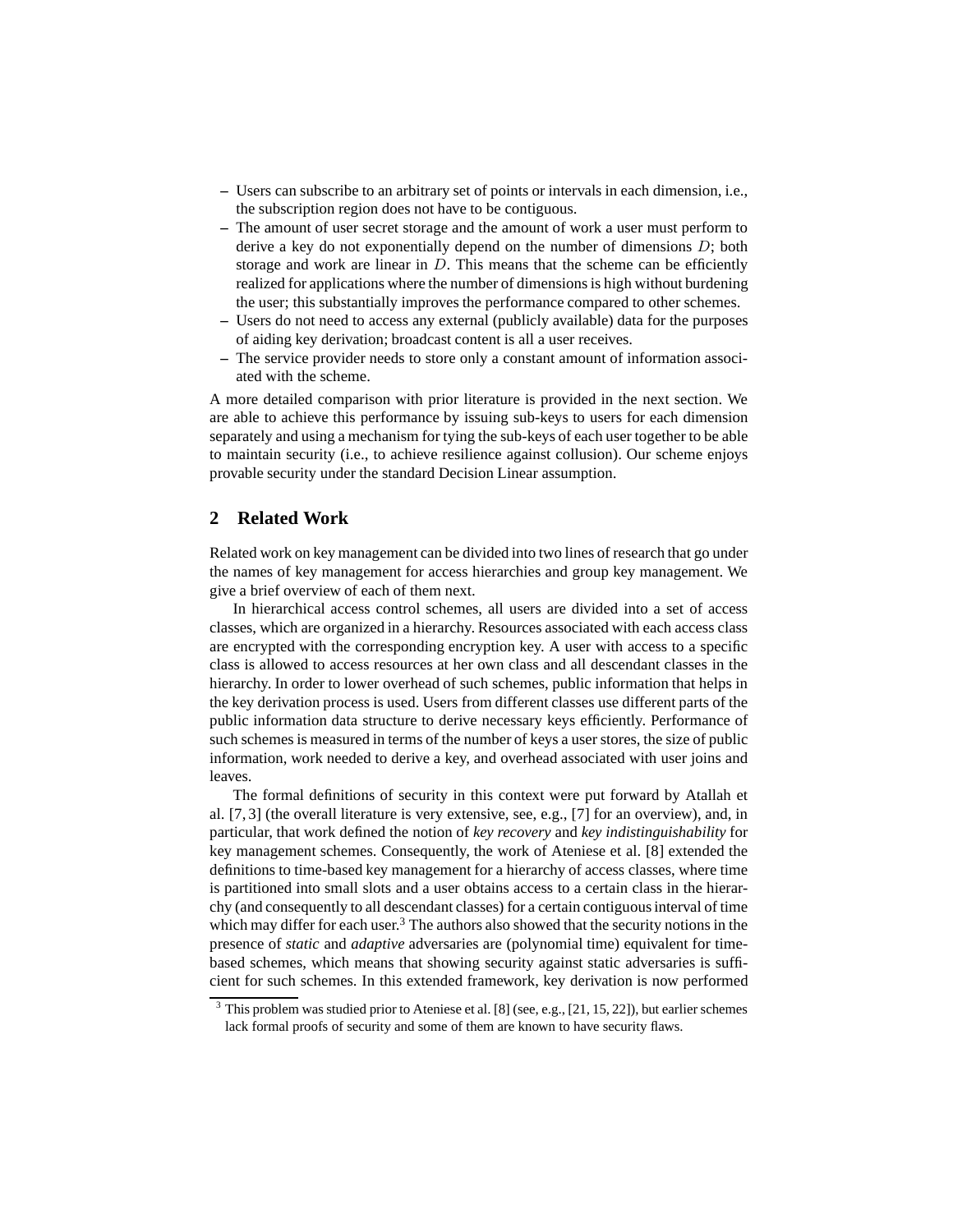for the purposes of hierarchical access control and time-based (i.e., one-dimensional) access control. Other work on time-based key management for user hierarchies includes [6, 12] that improve performance of the initial solutions in [4], lowering the overhead associated with the schemes. These latter publications give a mechanism for performing time-based key management that can be combined with any suitable hierarchical key management scheme, i.e., the mechanisms for achieving two goals are decoupled. More recently, techniques for higher dimensions were proposed as well. In particular, [5] gives an efficient solution for geo-spatial (i.e., two-dimensional) access control, which is further improved and extended to a higher number of dimensions in [24].

Literature on group key management is also concerned with the problem of key assignment to users and resources. No relationship between user classes or groups is assumed (i.e., key management is performed for each group independently), and instead the need to perform key derivation comes only from the dynamic nature of groups, where a user can join and leave a group at any time. The key difference between this line of work and work on hierarchical key management is (i) absence of relationship between the groups, and (ii) inability to use public storage. In particular, the use of public information greatly aids the performance of hierarchical schemes (including extensions to multiple dimensions) resulting in low overheads in terms of the number of user keys and key derivation time. In group key management protocols, it is assumed that some content is broadcast to the users, and the users can derive the necessary decryption key (using the broadcast and stored keys) if and only if they are authorized to access the content.

This problem is well studied with many solutions available (see, e.g., [14, 13, 23, 18]). Srivatsa et al. [20] were first to extend the framework to multiple dimensions, to enable such schemes to be used with location-based services such as spatial-temporal authorizations and subscription services of any dimensionality in general. This work provides a solution which is significantly more efficient than the straightforward use of prior group key management protocols for a single group, and supports access to a contiguous interval in each dimension. Its user overhead (i.e., the number of keys and key derivation time), however, is exponential in the number of dimensions, which makes it less suitable for applications where the number of dimensions is large. Our solution simultaneously removes exponential dependence on the number of dimensions (all overhead is at most linear in the number of dimensions) and improves expressiveness of the scheme by permitting user access to any subset of slots in each dimension.

We summarize performance of other solutions and our scheme in Table 1. In the table, D denotes the number of dimensions,  $X_i$  denotes the set of user subscription units in dimension i, where  $|X_i|$  is the size of the set, and  $T_i$  denotes the maximum number of units in dimension  $i$ . The expressiveness column indicates whether a scheme supports only contiguous intervals in each dimension (in which case  $X_i$  can be specified as a range [a, b] for  $a \le b$ ) or any subset of units in each dimension from the available range  $[1, T_i]$ . The communication overhead column indicates the amount of data that must be made available to permit key derivation for *all* authorized users when encrypted content for to a single point in the D-dimensional space is broadcast. That is, the solution of Yuan-Atallah uses a public data structure of the specified size that allows any user to efficiently derive decryption keys for any subscribed point in the  $D$ -dimensional space,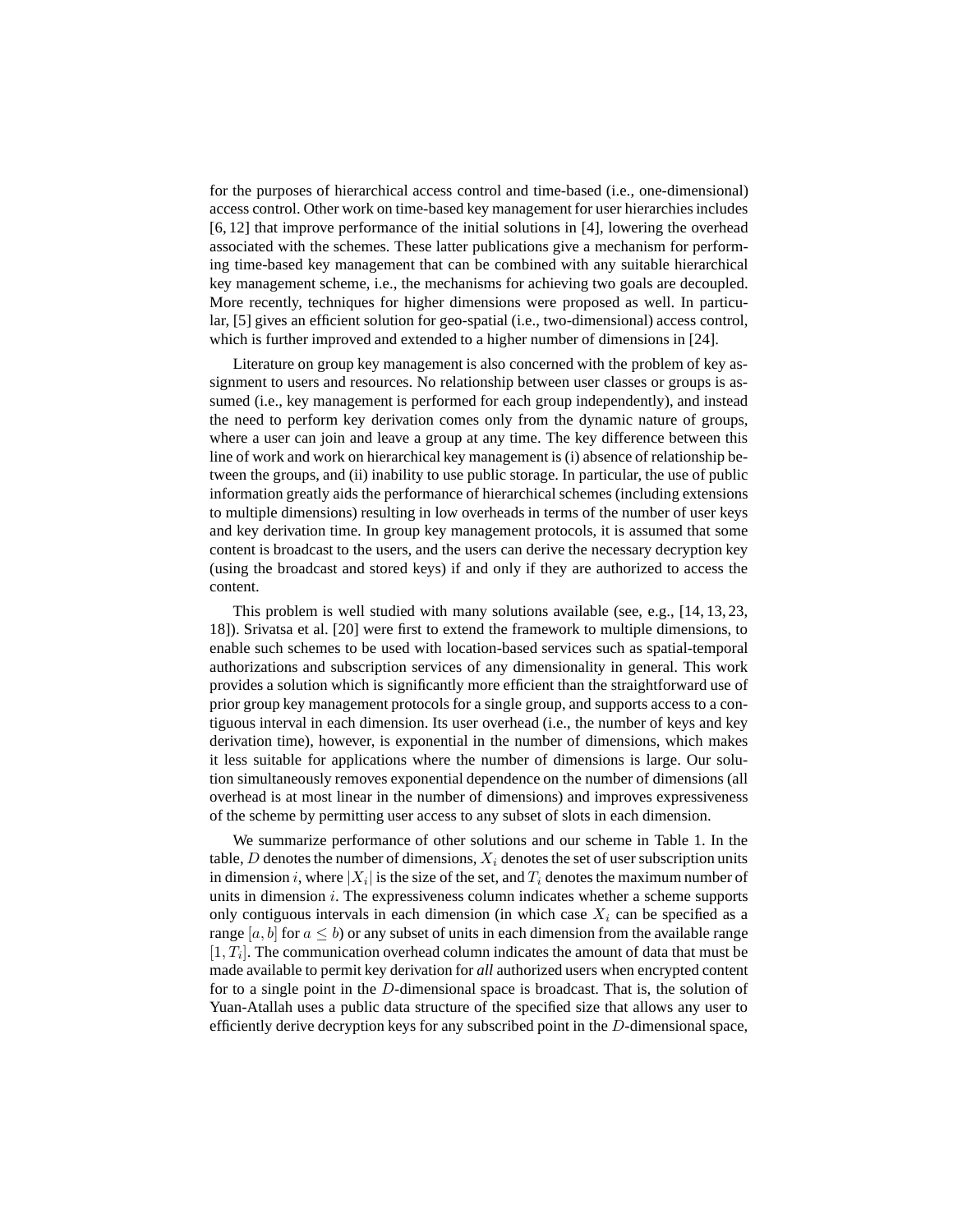| Scheme        | User's keys                     | Key derivation               | Comm. overhead                           | Expressiveness |
|---------------|---------------------------------|------------------------------|------------------------------------------|----------------|
| Yuan-         | O(1)                            | O(1)                         | $O(\prod_{i=1}^{\nu} T_i)$               | contiguous     |
| Atallah [24]  |                                 |                              | $(\log^* \log^* (\prod_{i=1}^D T_i))^D)$ | interval       |
| Srivatsa      |                                 | $\cdot$ $\frac{1}{D}(2^{2})$ |                                          | contiguous     |
| et al. $[20]$ | $\log  X_i $<br>$\lambda i = 1$ | $\log  X_i )$<br>$-i=1$      |                                          | interval       |
| Our scheme    | $ X_i $<br>$\lambda i=1$        |                              |                                          | any subset     |

**Table 1.** Comparison with prior work.

| <b>Scheme</b>                                                                 | Public-key size Enc. cost Ciphertext size Dec. key size Dec. cost                                              |  |  |      |      |  |  |  |
|-------------------------------------------------------------------------------|----------------------------------------------------------------------------------------------------------------|--|--|------|------|--|--|--|
| Boneh-Waters [11] $O(D \cdot T)$ $O(D \cdot T)$ $O(D \cdot T)$ $O(D \cdot T)$ |                                                                                                                |  |  | O(D) | O(D) |  |  |  |
| Shi et al. [19]                                                               | $\boxed{O(D \log T)$ $\boxed{O(D \log T)}$ $\boxed{O(D \log T)}$ $\boxed{O(D \log T)}$ $\boxed{O((\log T)^D)}$ |  |  |      |      |  |  |  |
| Table 2. Performance of multi-dimensional query over encrypted data schemes.  |                                                                                                                |  |  |      |      |  |  |  |

but the solution is not well suited for uni-directional broadcast services since different users will need to use different parts of the public data structure. In our case, each encrypted transmission can be easily prepended with  $D$  data items which will permit all authorized users to obtain access to the content.

Another direction of research related to this work is queries over encrypted data. In particular, we mention the work of Shi et al. [19] on multi-dimensional range queries and the work of Boneh and Waters [11] that permits multi-dimensional subset and range queries. Since these schemes do not use key derivation (and therefore have different characteristics), but could potentially be used in our context, we provide their performance separately in Table 2. This table uses  $T$  as the number of points in each dimension, i.e.,  $T = T_1 = \ldots = T_D$ . It is clear that in our context transmitting ciphertext of size  $O(D \cdot T)$  (as in [11]) or having decryption cost of  $O((\log T)^D)$  operations (as in [19]) is not acceptable. The higher computational cost in these schemes is dictated by stronger privacy properties (i.e., the inability to determine attributes associated with a ciphertext), which is not needed in our context.

Finally, we mention attribute-based encryption (ABE) as a potential realization of the functionality we seek. With traditional ABE, we will be able to form a ciphertext with  $D$  attributes which corresponds to a cell in the multi-dimensional grid. A  $\prod_{i=1}^{D} |X_i|$  keys (i.e, a key per cell of its subscription). Communication cost is  $O(D)$ client who wishes to subscribe to items  $X = X_1 \times \cdots \times X_D$  will then have to store and decryption cost is also  $O(D)$ . If we employ a hierarchical ABE, the efficiency can potentially be improved through derivation, but the costs are still significant. If, for example, we use Boneh et al. [9] hierarchical identity based encryption (HIBE), which has performance characteristics among the best known for HIBE schemes in that the ciphertext size is independent of the number of elements  $T_i$  in each dimension, permitting a user to subscribe to only continuous intervals  $X_i$  in each dimension already leads to  $O(\prod_{i=1}^D (\log |T_i| \log |X_i|))$  private key storage, and supporting arbitrary  $X_i$ 's results in  $O(\prod_{i=1}^{D}(|X_i| \log T_i))$  key material.<sup>4</sup> In such schemes, the size of each decryption

<sup>&</sup>lt;sup>4</sup> This can be somewhat decreased with longer ciphertexts (e.g., of size  $O(\prod_{i=1}^{D} \log T_i)$ ).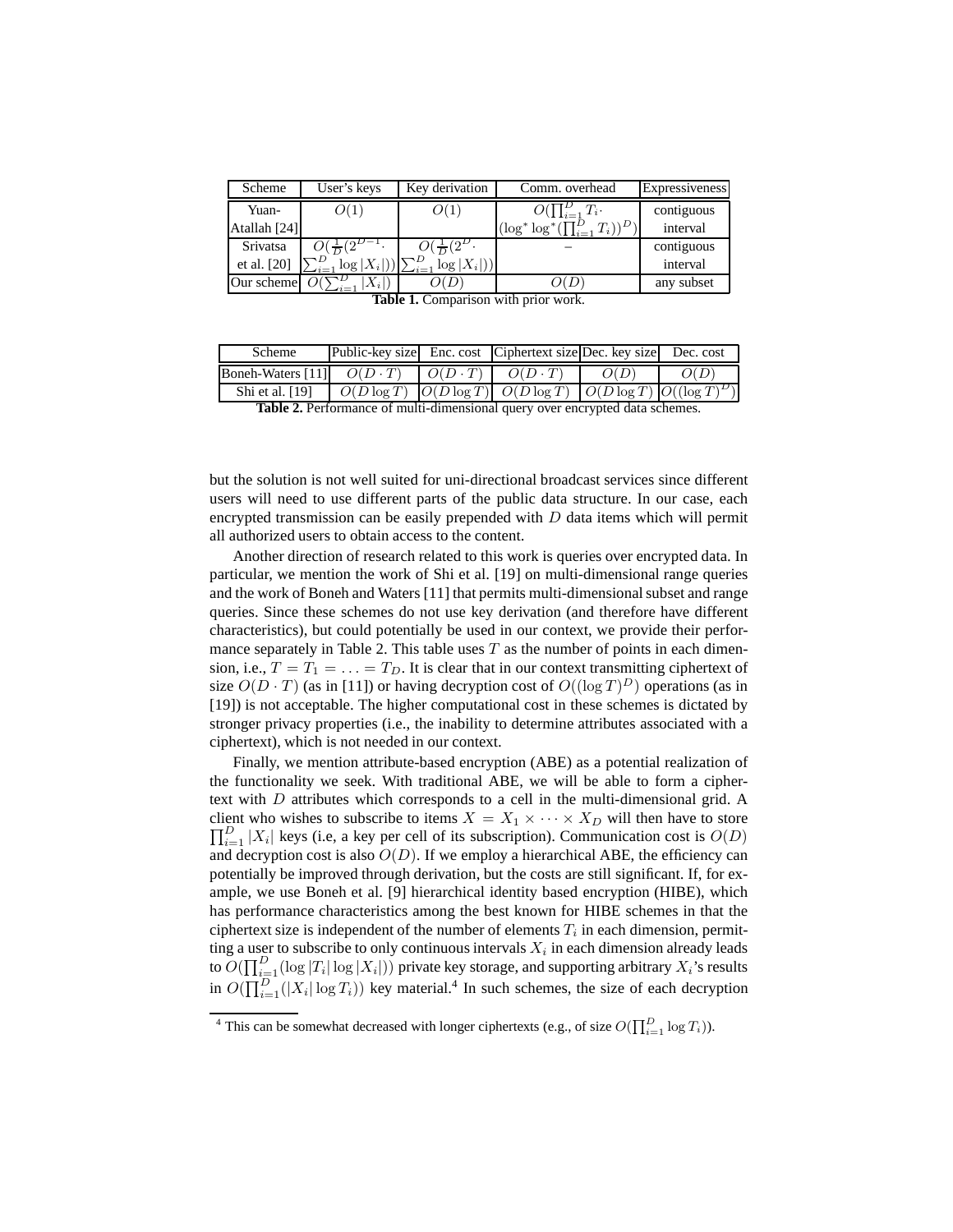key depends on the height of the hierarchy, and  $O(\prod_{i=1}^D \log |X_i|)$   $(O(\prod_{i=1}^D |X_i|))$  keys are needed to represent  $X$  in the case of contiguous intervals (resp., any subsets).

#### **3 Model Description and Definitions**

**System Model.** A service provider has a resource, which is associated with a point in D-dimensional space. We denote the number of items/intervals in  $j$ th dimension, for  $j = 1, \ldots, D$ , by  $T_j$ . We will assume that the units are numbered 1 through  $T_j$ , i.e., lie in the interval  $[1, T<sub>i</sub>]$ . Then access to a resource with coordinates  $(i_1, i_2, \ldots, i_D)$ in D-dimensional space will be secured using a cryptographic key  $k_{i_1,\dots,i_D}$ , such that knowledge of the key will imply access to the resource.

Now suppose that a user U is authorized to have access to units  $X = X_1 \times X_2 \times$  $\cdots \times X_D$ , where each  $X_j$  is an arbitrary subset of  $T_j$  units in dimension j (i.e., unlike the prior work, the intervals in each dimension do not have to be contiguous). With such access rights, U should receive or should be able to compute the keys  $k_{i_1,...,i_D}$ , where  $i_j \in X_j$  for each j. We denote the private information that U receives by  $S_X$ . Obviously, storing  $\prod_{j=1}^{D} |X_j|$  keys at the user end is not always practical, and significantly more efficient solutions are possible. A *multi-dimensional key assignment (MDKA) scheme* assigns keys to the units in a multi-dimensional space and users, so that proper access control is enforced in a correct and efficient manner. Such key generation is assumed to be performed by the resource owner, but once a user is issued the keys, there is no interaction with other entities. More formally, we define a MDKA scheme as follows:

**Definition 1.** Let  $T = T_1 \times T_2 \times \cdots \times T_D$  define a D-dimensional space. A multi*dimensional key assignment scheme consists of algorithms* (Setup, Assign, Derive) *s.t.:*

- Setup *is a probabilistic algorithm, which, on input a security parameter*  $1^{\kappa}$  and D*dimensional grid* T, *outputs* (*i*) a key  $k_{i_1,\dots,i_D}$  for any  $(i_1,\dots,i_D) \in T$ ; (*ii*) secret *information* sec *associated with the system; and (iii) public information* pub*. Let* (K,sec, pub) *denote the output of this algorithm, where* K *is the set of all keys.*
- Assign *is a probabilistic algorithm, which, given specification of access rights* X =  $X_1 \times \cdots \times X_D \subseteq T$  *and secret information* sec, *outputs private information*  $S_X$ .
- Derive *is a deterministic algorithm, which, on input access rights*  $X = X_1 \times \cdots \times X_D$ , *a point*  $(i_1, \ldots, i_D) \in T$ , private information  $S_X$ , and public information pub, *outputs key*  $k_{i_1,...,i_D}$  *if*  $(i_1,...,i_D) \in X$  *and a special failure symbol*  $\perp$  *otherwise. The correctness requirement is such that, for each set of access rights*  $X \subseteq T$ *, each point*  $(i_1, ..., i_D) \in X$ *, each private information*  $S_X$ *, each key*  $k_{i_1,...,i_D} \in K$ *,*  $\alpha$ *nd each public information* pub *that*  $\mathsf{Setup}(1^{\kappa},T)$  *and*  $\mathsf{Assign}(X,\mathsf{sec})$  *can output,*  $Pr[Derive(X, (i_1, ..., i_D), S_X, \text{pub}) = k_{i_1, ..., i_D}] = 1.$

Note that we provide a general specification of such a scheme that can work under different assumptions. As mentioned above, in our solution access to the entire public information is not needed, and instead the key derivation algorithm needs access only to the public information for one point in the  $D$ -dimensional space, the key of which is being derived. We will denote public information for point  $(i_1, ..., i_D)$  as  ${\sf pub}_{i_1,...,i_D}$ , and this is what will be needed for Derive. Also, it is possible that in some schemes all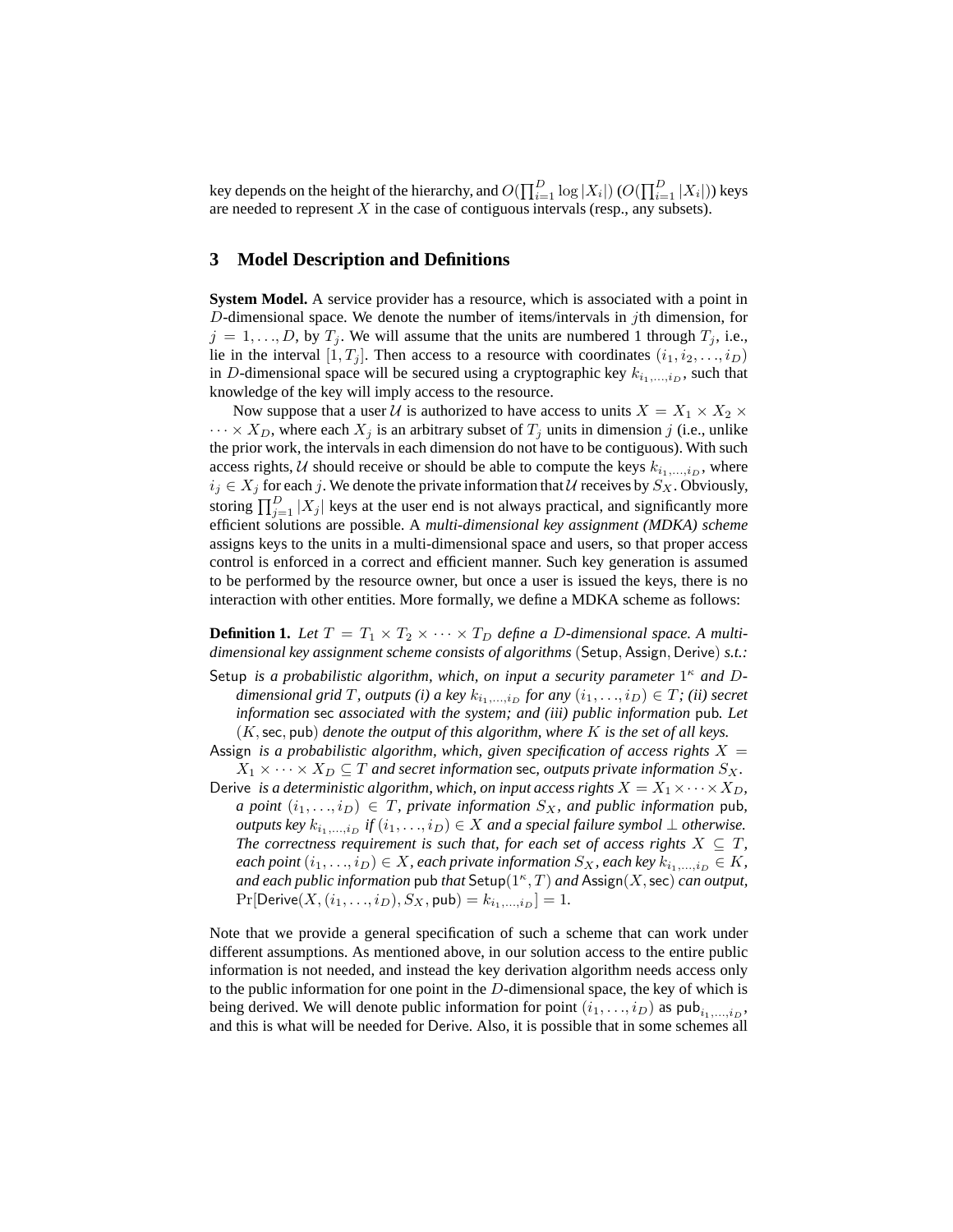values that the Assign algorithm outputs (i.e.,  $S_X$  for every  $X \subseteq T$ ) can be produced at the system initialization time (in which case Assign is deterministic), but it is still desired to separate it from Setup.

**Security Model.** In prior literature on key management schemes, two security goals have been defined [3]: security against *key recovery*, in which an adversary is unable to compute a key to which it should not have access, and security with respect to *key indistinguishability*, which means that an adversary is unable to learn any information about a key to which it should not have access and thus cannot distinguish it from a random string of the same length. The latter is obviously a stronger notion of security. Also, the literature on one-dimensional (i.e., time-based) KA schemes (e.g., [8]) distinguishes between security in the presence of *static adversaries* and security in the presence of *adaptive adversaries*. Then a static adversary is given a specific unit (i.e., a D-dimensional point in our context) to attack and obtains access to all other keys that do not allow it to access the challenge point. An adaptive adversary, on the other hand, obtains oracle access to the Assign algorithm, can query user keys of its choice, choose a challenge unit, and eventually output its response to the challenge.

In [8] it was shown that the security of key assignment schemes against a static adversary is (polynomial-time) equivalent to the security against an adaptive adversary for both security goals (key recovery and key indistinguishability), which on the surface appears to enable us to consider only static adversaries. There is, however, a difference between prior and our specifications of the key assignment algorithm in that we allow it to be probabilistic. This, in particular, means that two users with exactly the same privileges can obtain different secret information that allows them to access the same resources. From the security point of view, this difference is crucial enough that equivalence between security notions in presence of static and adaptive adversaries no longer holds. That is, a static adversary obtains secret information corresponding to a minimal number of users that ensures coverage of keys for all resources except its challenge, while an adaptive adversary can query any number of keys for possibly the same or overlapping access rights. Thus, there can be schemes that are secure if adversary obtains only one set of key material, but insecure when an adversary has access to multiple versions of the secret information for related access rights. Therefore, in the rest of this work we will concentrate on adaptive adversaries only.

Throughout this work, we use notation  $a \stackrel{R}{\leftarrow} A$  to mean that a is chosen uniformly at random from the set A. A function  $\epsilon(\kappa)$  is *negligible* if for every positive polynomial  $p(\cdot)$  and all sufficiently large  $\kappa$ ,  $\epsilon(\kappa) < \frac{1}{p(\kappa)}$ .

Let A denote an adaptive adversary attacking the security of a MDKA scheme. A obtains all public information and is given oracle access to Assign algorithm. In the first stage of the attack,  $A$  can query Assign(sec,  $\cdot$ ) and outputs its choice of challenge point  $(i_1, \ldots, i_D)$ . In the second stage of the attack, A can further query its oracle and produce its response. Let the set  $Q$  denote all queries that  $A$  makes to Assign.  $A$  can query its oracle for any access rights  $X$  of its choice with the restriction that the challenge point cannot be contained in  $X$ . This in particular does not prevent the adversary from constructing queries that contain all of the  $i_j$ 's from the challenge across several queries (e.g., querying  $X_1$  and  $X_2$  such that  $(i_1, ..., i_{D-1}, i'_D) \in X_1$  and  $(i'_1, i_2, ..., i_D) \in X_2$ is allowed if  $i'_D \neq i_D$  and  $i'_1 \neq i_1$ ), which means that the solution must be collusion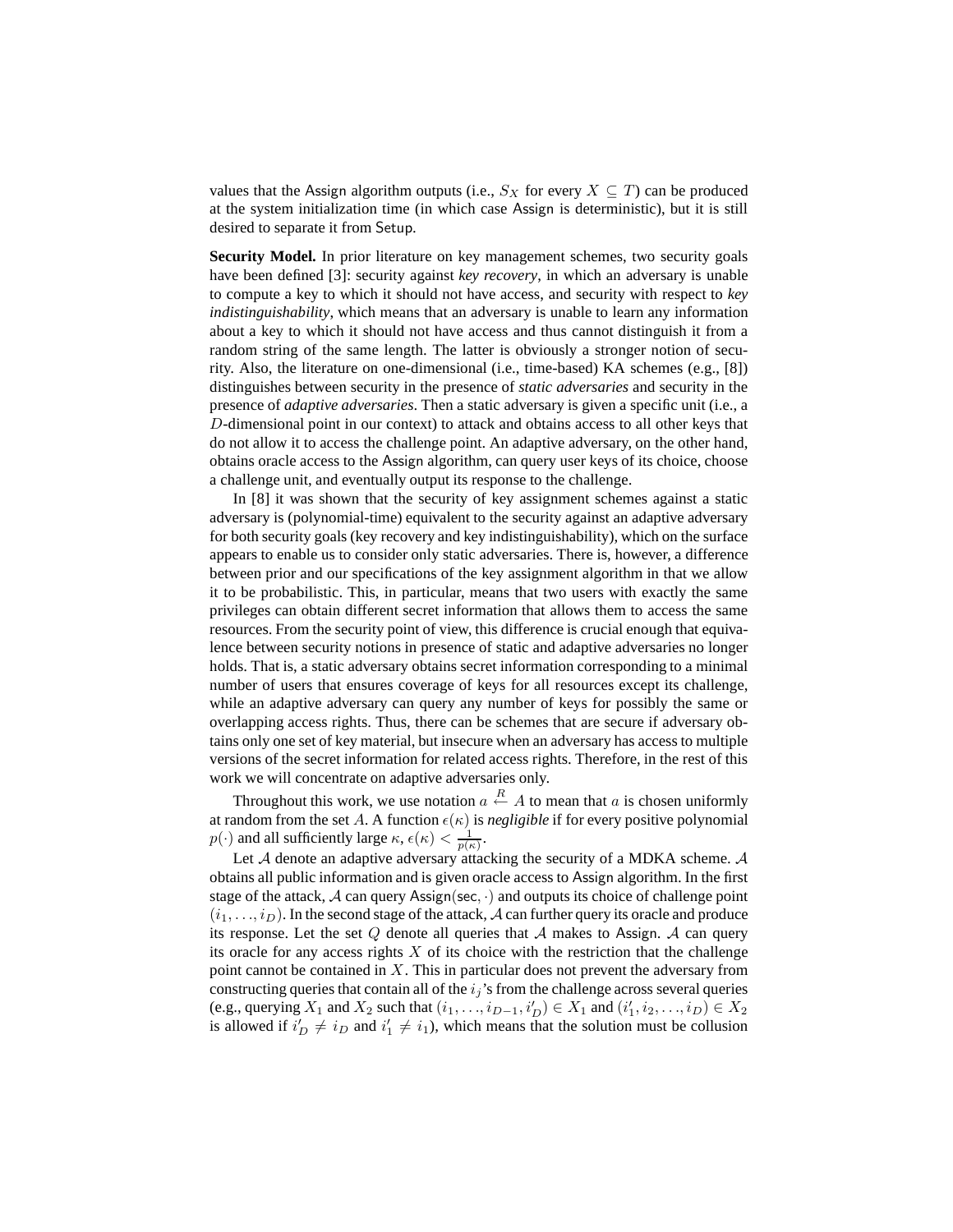resistant. Because the notion of key indistinguishability is strictly stronger than security against key recovery, and it is a widely accepted security model, we concentrate on security with respect to key indistinguishability only. Then after the first stage,  $A$  is given either the real key corresponding to the challenge point or a random value and must correctly guess which one was used. We require that the success probability of A is negligible in  $\kappa$ . The key indistinguishability experiment is given below.

$$
\begin{array}{l} \text { Experiment}\ \mathbf{Exp}_{\mathsf{MDKA},\mathcal{A}}^{\mathsf{key-ind}}(1^{\kappa},T)\\qquad \qquad (K,\mathsf{sec},\mathsf{pub}) \leftarrow \mathsf{Setup}(1^{\kappa},T)\\qquad \qquad ((i_1,\ldots,i_D),state) \leftarrow \mathcal{A}_1^{\mathsf{Assign}(\mathsf{sec},\cdot)}(1^{\kappa},T,\mathsf{pub})\\ b \leftarrow^{\mathcal{B}}\{0,1\} \\ \text { if } b=0 \text { then } \alpha \leftarrow^{\mathcal{B}}\{0,1\}^{|k_{i_1},\ldots,i_D|} \text { else } \alpha \leftarrow k_{i_1,\ldots,i_D}\\ b' \leftarrow \mathcal{A}_2^{\mathsf{Assign}(\mathsf{sec},\cdot)}(1^{\kappa},T,\mathsf{pub},(i_1,\ldots,i_D),state,\alpha)\\ \text { if } \forall X \in Q, (i_1,\ldots,i_D) \not\in X \text { and } b=b' \text { then return 1 else return } 0 \end{array}
$$

**Definition 2.** Let  $T = T_1 \times \cdots \times T_D$  be a D-dimensional grid of distinct units and MDKA = (Setup, Assign, Derive) *be a multi-dimensional key assignment scheme for* T *and a security parameter* κ*. Then* MDKA *is secure with respect to key indistinguishability in the presence of an adaptive adversary*  $A = (A_1, A_2)$  *with oracle access to* Assign(sec, ·) *in both stages of the attack if it satisfies the following properties:*

- **–** Completeness: *A user, who is given private information* S<sup>X</sup> *for access rights to*  $X = X_1 \times \cdots \times X_D \subseteq T$ , is able to compute the access key  $k_{i_1,\dots,i_D}$  for each  $(i_1, \ldots, i_D) \in X$  *using only her knowledge of*  $S_X$  *and public information* pub *with probability 1.*
- **–** Soundness: *If we let the experiment* Expkey*-*ind MDKA,<sup>A</sup> *be specified as above, the advantage of* A *is defined as:*

$$
\mathsf{Adv}_{\mathsf{MDKA},\mathcal{A}}^{\mathrm{key}\text{-}\mathrm{ind}}(1^{\kappa},T) = \left| \Pr[\mathbf{Exp}_{\mathsf{MDKA},\mathcal{A}}^{\mathrm{key}\text{-}\mathrm{ind}}(1^{\kappa},T) = 1] - \frac{1}{2} \right|
$$

*We say that* MDKA *is sound with respect to key indistinguishability if for each*  $(i_1, \ldots, i_D) \in T$ *, for all sufficiently large*  $\kappa$ *, and every positive polynomial*  $p(\cdot)$ *,*  $\text{Adv}_{\text{MDKA},\mathcal{A}}^{\text{key-ind}}(1^{\kappa}, T) < 1/p(\kappa)$  for each polynomial-time adversary A.

In addition to the security requirements, an efficient MDKA scheme is evaluated by the following criteria:

- **–** The size of the secret data a user must store;
- **–** The amount of computation for generation of an access key for the target resource;
- **–** The amount of information the service provider must maintain.

**Number-Theoretic Preliminaries.** The notation  $\mathbb{G} = \langle g \rangle$  denotes that g generates the group G. Our solution uses groups with pairings, and we review concepts underlying such groups next.

**Definition 3 (Bilinear map).** A map  $e : \mathbb{G} \times \mathbb{G} \to \mathbb{G}_T$  is a bilinear map if the following *conditions hold:*

 $-$  *(Efficient)* G and G<sub>T</sub> are groups of the same prime order q, and there exists an *efficient algorithm for computing* e*.*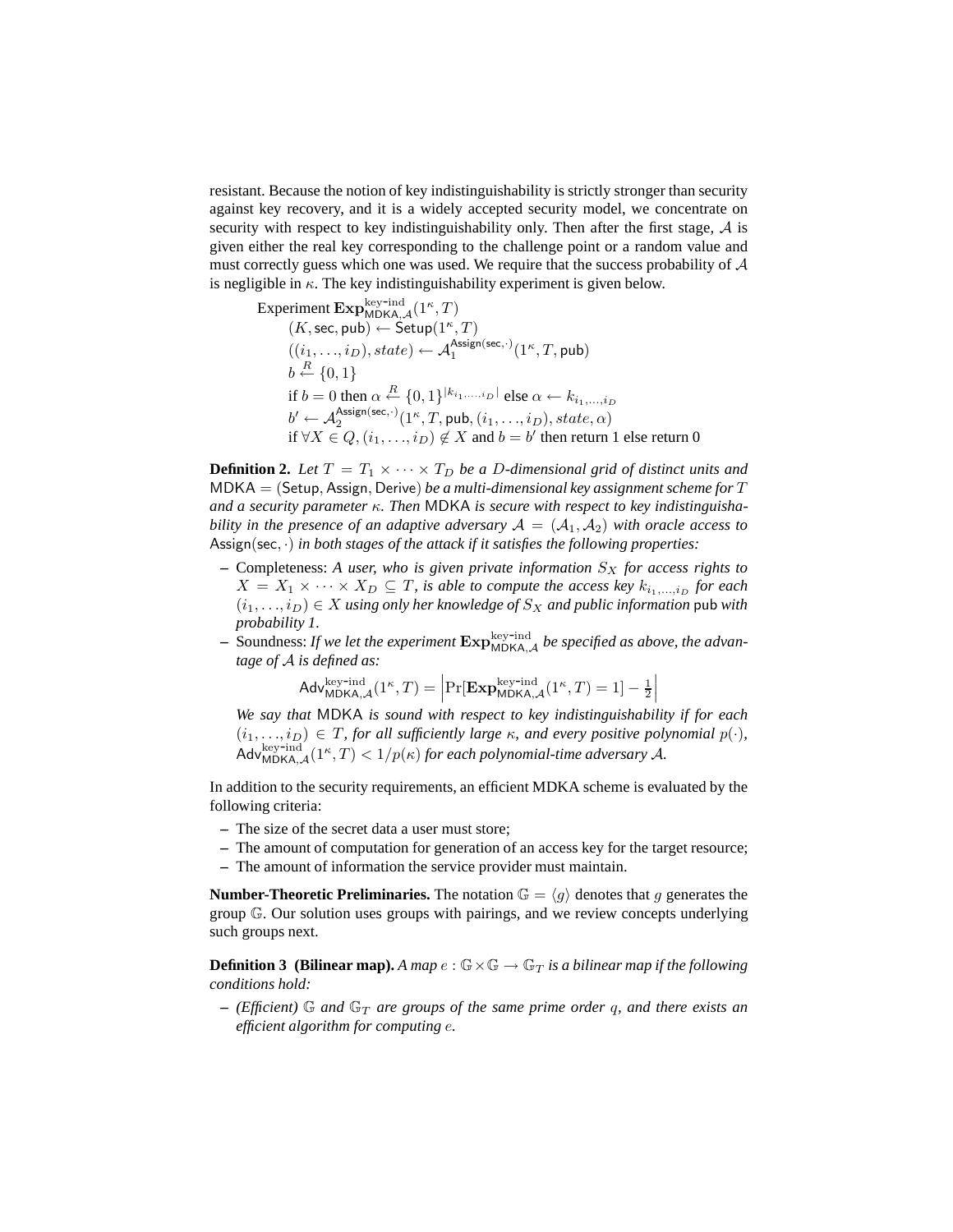- **−** *(Bilinear)* For all  $g \in \mathbb{G}$ , and  $a, b \in \mathbb{Z}_q$ ,  $e(g^a, g^b) = e(g, g)^{ab}$ .
- $-$  *(Non-degenerate)* If g generates  $\mathbb{G}$ *, then*  $e(g, g)$  generates  $\mathbb{G}_T$ *.*

Throughout this work, we assume that there is a setup algorithm Set that, on input a security parameter  $1^{\kappa}$ , outputs the setup for group  $\mathbb{G} = \langle g \rangle$  of prime order q that have a bilinear map e, and  $h = e(g, g)$  generates  $\mathbb{G}_T$  (which also has order q). That is,  $(q, \mathbb{G}, \mathbb{G}_T, e, g, h) \leftarrow Set(1^{\kappa}).$ 

The security of our scheme relies on Decision Linear Diffie-Hellman assumption (DLIN). It was introduced in [10] and is currently widely used; we review it next.

**Definition 4 (DLIN).** The Decision Linear problem is, given generator  $g$  of  $\mathbb{G}$ ,  $g^a$ ,  $g^b$ ,  $g^{ac}$ ,  $g^{bd}$ , and Z, where  $a, b, c, d \in \mathbb{Z}_q$  and  $Z \in \mathbb{G}$ , output 1 if  $Z = g^{c+d}$  and 0 *otherwise. We say that the Decision Linear assumption holds in* G *if any probabilistic polynomial time (in* κ*) adversary* A *has at most negligible probability in solving the Decision Linear problem. More precisely,*

$$
\mathsf{Adv}_{\mathsf{DLIN},\mathcal{A}}(1^{\kappa}) = |\Pr[\mathcal{A}(\mathbb{G},q,g,g^a,g^b,g^{ac},g^{bd},g^{c+d})=1] - \newline -\Pr[\mathcal{A}(\mathbb{G},q,g,g^a,g^b,g^{ac},g^{bd},g^R)=1]| \leq \epsilon(\kappa)
$$

*for some negligible function*  $\epsilon(\cdot)$ *.* 

#### **4 Description of the Scheme**

**Overview of the Scheme.** Our solution was inspired by work on multi-dimensional range queries [19], where a secret was used to tie multiple dimensions to achieve collusion resilience in a different context. That high-level idea led us to develop a new scheme which is more balanced than all existing key management solutions and improves their performance. Furthermore, our approach supports a richer set of access rights than prior key management work.

At a high level, in our scheme each point j in the *i*th dimension (for  $1 \le i \le D$ and  $1 \leq j \leq T_i$ ) is assigned a secret  $s_{i,j}$ . There is also a system-wide secret w. When a user subscribes to the resources in  $X = X_1 \times \cdots \times X_D$ , she is issued keys, or private information  $S_X$ , that are a function of both  $s_{i,j}$ 's in her access rights X and w. In particular, w is first split into D random shares  $w_i$  such that  $\sum_{i=1}^{D} w_i = w$ . Then for each point j in the ith dimension of user's subscription (i.e.,  $j \in X_i$  for  $1 \le i \le D$ ), the user obtains a key  $k_{i,j}$  computed u sing  $s_{i,j}$  and  $w_i$ .

When a user receives a broadcast and wants to compute a key associated with a point  $(i_1, \ldots, i_D)$ , she will be able to derive the encryption key for that point only if  $i_j \in X_j$ for each  $1 \leq j \leq D$ . To compute the encryption key, the user retrieves the key  $k_{j,i,j}$ from  $S_X$  corresponding to each coordinate  $i_j$  of the point  $(i_1, \ldots, i_D)$  in dimension j. The point  $(i_1, \ldots, i_D)$  will also have publicly available information consisting of  $D+1$ values (which is included in the broadcast). The user combines elements of that public data with her keys  $k_{j,i_j}$  dimension-wise to compute the necessary encryption key.

**Detailed Description.** We now present a complete description of the scheme. Security analysis is given in Section 5, and performance analysis in Section 7.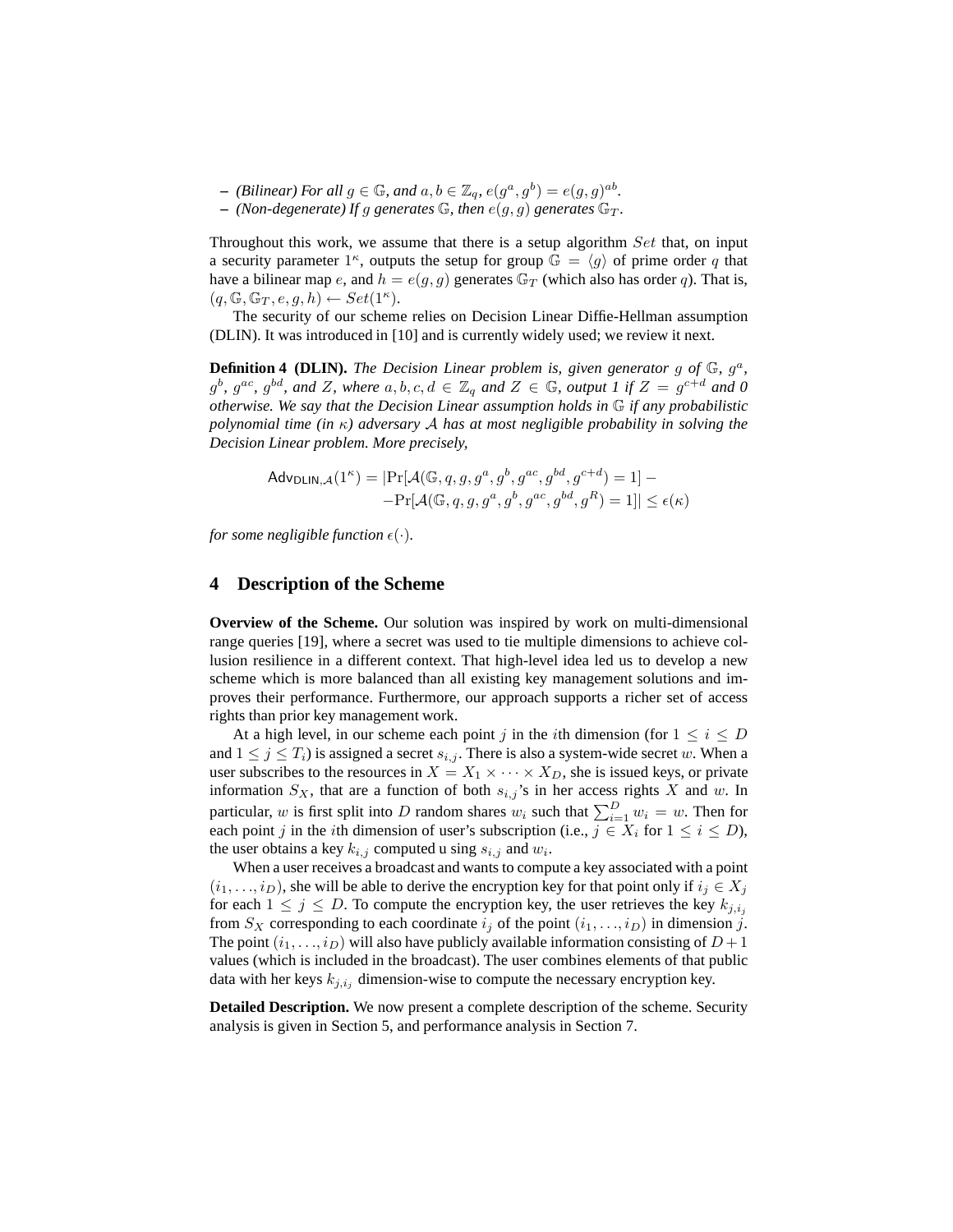Setup: Run  $(q, \mathbb{G}, \mathbb{G}_T, e, g, h) \leftarrow Set(1^{\kappa})$  to generate a group with pairings. Choose the master secret  $w \stackrel{R}{\leftarrow} \mathbb{Z}_q$ . For each dimension i, for each unit j in dimension i, choose its secret  $s_{i,j} \stackrel{R}{\leftarrow} \mathbb{Z}_q$ . For each D-dimensional point with coordinates  $(i_1, i_2, \ldots, i_D)$ T, generate public information by choosing  $r_{(i_1,...,i_D)} \stackrel{R}{\leftarrow} \mathbb{Z}_q$  and setting pub $i_1,...,i_D =$  $(g^{r_{(i_1,...,i_D)}}, g^{r_{(i_1,...,i_D)}\cdot s_{1,i_1}}, ..., g^{r_{(i_1,...,i_D)}\cdot s_{D,i_D}})$ . The key for point  $(i_1,i_2,...,i_D)$  is  $e(g, g)^{r_{(i_1,...,i_D)}w}$  for the value of  $r_{(i_1,...,i_D)}$  used in producing the public data.

Assign : Suppose user  $U$  is entitled to access privileges to a D-dimensional structure  $X = X_1 \times X_2 \times \cdots \times X_D$ , where for each dimension i,  $X_i \subseteq 2^{T_i}$  (i.e.,  $X_i$  can be an arbitrary subset of  $T_i$  items). First, randomly choose D random values  $w_1, \ldots, w_D$ from  $\mathbb{Z}_q$  subject to the constraint  $\sum_{i=1}^D w_i \bmod q = w$ . For each  $i = 1, ..., D$ , for each  $j \in X_i$ , randomly choose  $t \stackrel{R}{\leftarrow} \mathbb{Z}_q$  and add  $k_{i,j} = (g^t, g^{w_i + t \cdot s_{i,j}})$  to the user's  $S_X$ .

KeyDer : A user who is entitled to access a  $D$ -dimensional point with coordinates  $(i_1, \ldots, i_D)$  first retrieves the key associated with each coordinate  $i_j$  from her private information  $S_X$ . Let  $k_{j,i_j} = (g^{t_j}, g^{w_j+t_j \cdot s_{j,i_j}})$  denote such a key. Next, the user retrieves the public information associated with the point  ${\sf pub}_{i_1,...,i_D} = (g^{r_{(i_1,...,i_D)}}, g^{r_{(i_1,...,i_D)}\cdot s_{1,i_1}},$  $\ldots$ ,  $g^{r_{(i_1,\ldots,i_D)}\cdot s_{D,i_D}}$  from the broadcasted content and derives the encryption key as:

$$
\prod_{j=1}^D e(k_{j,i_j}[2],\mathsf{pub}_{i_1,...,i_D}[1])e((k_{j,i_j}[1])^{-1},\mathsf{pub}_{i_1,...,i_D}[j+1])
$$

Here  $u[i]$  denotes the *i*th value of tuple  $u$ .

It is clear from the above that a system consisting of  $\prod_{i=1}^{D} T_i$  points in the D-dimensional space will support  $\prod_{i=1}^{D} 2^{T_i}$  types of access privileges. While there is public information associated with each point in  $T$ , in Section 6 we show that in practice the service owner needs to have only  $O(1)$  storage to maintain the operation of the system.

## **5 Security Analysis**

In this section we show that our scheme satisfies both the completeness and soundness requirements. Efficiency of our solution is evaluated in Section 7.

**Theorem 1.** *The multi-dimensional key assignment scheme* MKDA = (Setup, Assign, KeyDir) *presented above is complete.*

It is not difficult to show that the result of computation performed at key derivation time for a grid point always equals to the encryption key generated for that point at the setup time. We omit the details due to space considerations.

**Theorem 2.** *Assuming that the Decision Linear assumption holds, the multi-dimensional key assignment scheme* MDKA = (Setup, Assign,KeyDir) *presented above achieves key indistinguishability in the presence of adaptive adversaries.*

*Proof.* Suppose there is a PPT adversary A such that  $\text{Adv}_{\text{MDKA},\mathcal{A}}^{\text{key-ind}}(1^{\kappa},T) > 1/p(\kappa)$  for some polynomial  $p$ . We will show that there exists a PPT adversary  $\beta$  with black box access to  $A$  that solves the decision linear problem with non-negligible probability.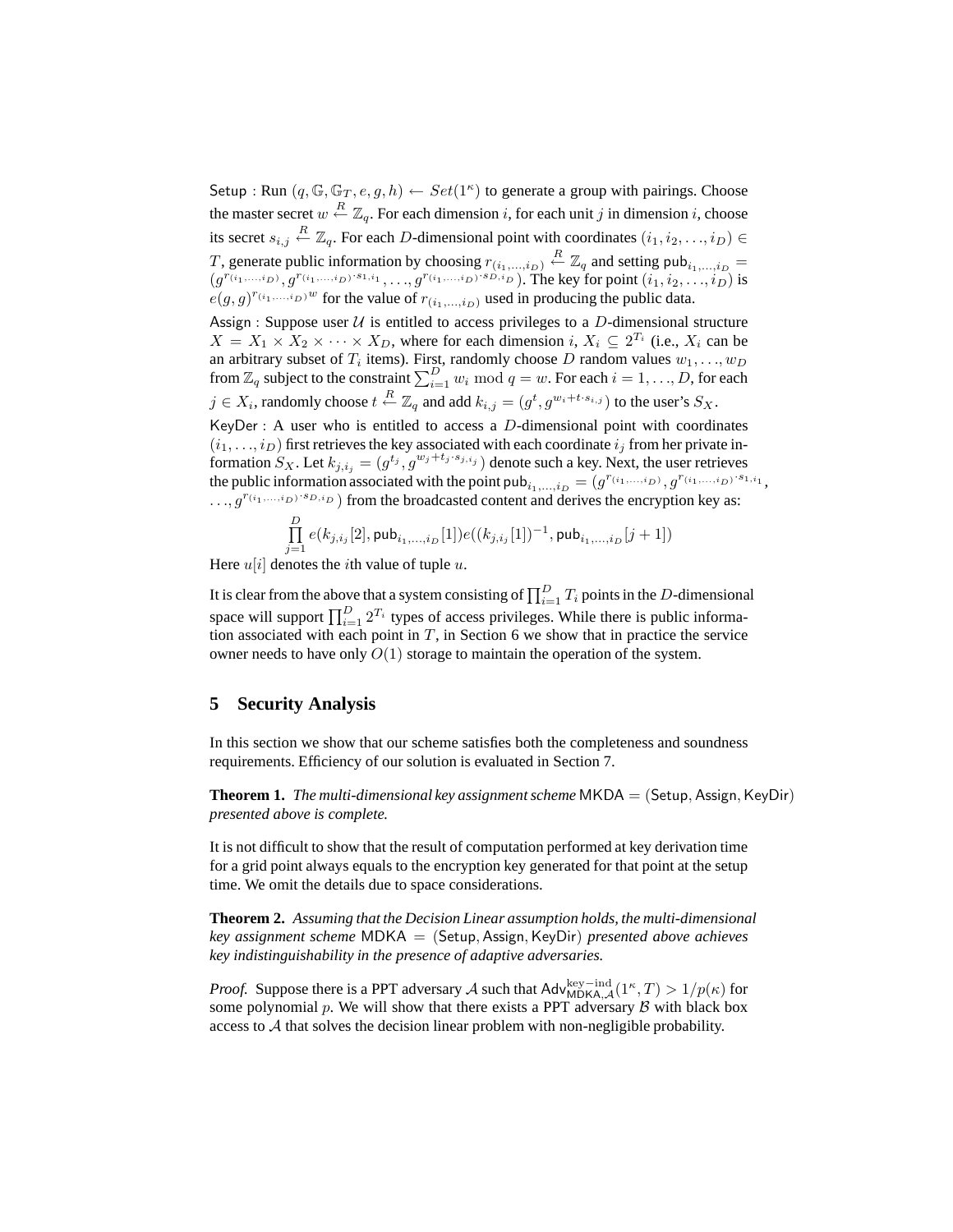According to the definition, B is given  $(q, \mathbb{G}, \mathbb{G}_T, e, g, h), g^a, g^b, g^{ac}, g^{bd}$ , and Z, and need to decide whether  $Z = g^{c+d}$ . In our case,  $\mathcal B$  will be given  $Z$  of the form  $g^{c+d}$ or  $g^{R+d}$  for some  $R \in \mathbb{Z}_q$  (where each element of the group can be written as  $g^{R+d}$  for some R) and needs to correctly decide whether it was  $g^{c+d}$ .

Our algorithm B first chooses a random point  $(i_1, \ldots, i_D) \in T$ . Essentially, B is guessing the point which  $A$  will use as its challenge.  $B$  then interacts with  $A$  as follows:

Setup:  $\beta$  performs system setup as follows:

- 1. It sets the parameters using  $(q, \mathbb{G}, \mathbb{G}_T, e, q, h)$ .
- 2. To generate secret information for the cells of the grid, for each dimension  $j \in \mathbb{Z}$ [1, D] and each element  $t \in [1, T<sub>i</sub>]$  in dimension j, B chooses a random element  $q_{j,t} \stackrel{R}{\leftarrow} \mathbb{Z}_q$ . B stores these q values. To finish the setup of secret information sec, we implicitly set  $s_{j,t} = q_{j,t}$  when  $\hat{i}_j = t$  (i.e., it is part of the challenge) and to  $s_{j,t} = q_{j,t} + d$  otherwise. Note that in the latter case  $\beta$  does not know  $s_{j,t}$ .
- 3. To generate the public information for each point  $(i_1, \ldots, i_D)$ , there are two cases:  $\overline{\mathcal{L}}(i_1,\ldots,i_D)=(\hat{i}_1,\ldots,\hat{i}_D)$ : In this case, we use  $g^a$  from B's challenge to set pub<sub>i<sub>1</sub>,...,i<sub>D</sub> =  $(g^a, (g^a)^{q_1,i_1}, \ldots, (g^a)^{q_{D,i_D}})$ . This means that  $r_{(i_1,...,i_D)} = a$ .</sub> Notice that  $\text{pub}_{i_1,...,i_D} = (g^{r_{(i_1,...,i_D)}}, g^{r_{(i_1,...,i_D)}\cdot s_{1,i_1}}, ..., g^{r_{(i_1,...,i_D)}\cdot s_{D,i_D}})$ , which is the same as in the real protocol.
	- $\bm{p} = (i_1, \ldots, i_D) \neq (\hat{i}_1, \ldots, \hat{i}_D)$ : Choose random  $u_{(i_1, \ldots, i_D)} \stackrel{R}{\leftarrow} \mathbb{Z}_q$  and use  $g^b, g^{bd}$ from  $\mathcal{B}$ 's challenge to set pub $_{i_1,...,i_D} = ((g^b)^{u_{(i_1,...,i_D)}}, R_1,...,R_D)$ , where

$$
R_j = \begin{cases} (g^{b})^{u_{(i_1,...,i_D)} \cdot q_{j,i_j}} & \text{if } i_j = \hat{i}_j \\ (g^{bd})^{u_{(i_1,...,i_D)}} (g^{b})^{u_{(i_1,...,i_D)} \cdot q_{j,i_j}} & \text{otherwise.} \end{cases}
$$

This means that B sets  $r_{(i_1,...,i_D)} = b \cdot u_{(i_1,...,i_D)}$  and  $R_j = g^{r_{(i_1,...,i_D)} \cdot s_{j,i_j}}$ , where  $s_{j,i_j} = q_{j,i_j}$  if  $i_j = \hat{i}_j$  and  $s_{j,i_j} = q_{j,i_j} + d$  otherwise (which is consistent with the way secret information was setup). The above guarantees that these tuples are distributed identically to when  $A$  engages in the real protocol.

Assign **queries**: When A asks for a query  $X = X_1 \times X_2 \times \cdots \times X_D$ , B responds as:

- 1. If  $i_j \in X_j$  for each  $1 \le j \le D$  (i.e., X contains the challenge), B outputs FAIL.
- 2. Otherwise, B chooses m to be an index such that  $\hat{i}_m \notin X_m$  (there must be at least one such index). Next, B chooses and stores random values  $w_1, \ldots, w_{m-1}, w_{m+1}$ , ...,  $w_D$  from  $\mathbb{Z}_q$ . Let  $w' = \sum_{i \in [1,D], i \neq m} w_i$ .  $\beta$  creates the key material by setting the key information for dimension j and position  $t \in X_j$  as follows:
	- $-$  If  $j = m$ , then choose  $\ell \stackrel{R}{\leftarrow} \mathbb{Z}_q$  and use  $g^b, g^{bd}, Z$  from  $\mathcal{B}$ 's challenge to compute and return  $k_{j,t} = ((g^b)^{\ell} g, Z(g^{bd})^{\ell} g^{-w'} (g^b)^{\ell q_{j,t}} g^{q_{j,t}}) =$  $= (g^{b\ell+1}, Zg^{b d\ell-w'+b\ell q_{j,t}+q_{j,t}}) = (g^{b\ell+1}, Zg^{b\ell(d+q_{j,t})+q_{j,t}-w'}).$ Note that, because in this case  $s_{j,t} = q_{j,t} + d$ , when  $Z = g^{c+d}$ , this tuple is  $(g^{b\ell+1}, g^{c-w'+(b\ell+1)(d+q_{j,t})}) = (g^{b\ell+1}, g^{c-w'+(b\ell+1)s_{j,t}})$ . Otherwise, when  $Z = g^{R+d}$ , it is  $(g^{b\ell+1}, g^{R-w'+(b\ell+1)s_{j,t}})$ .
	- $-$  If  $j \neq m$  and  $\hat{i}_j \neq t$ , first choose  $\ell \stackrel{R}{\leftarrow} \mathbb{Z}_q$ , then compute and return  $k_{j,t} =$  $((g^b)^{\ell}, g^{w_j}(g^b)^{\ell q_{j,t}}(g^{bd})^{\ell}) = (g^{b\ell}, g^{w_j+b\ell q_{j,t}+d)}) = (g^{b\ell}, g^{w_j+b\ell s_{j,t}})$ , where  $s_{i,t} = q_{i,t} + d$  as required.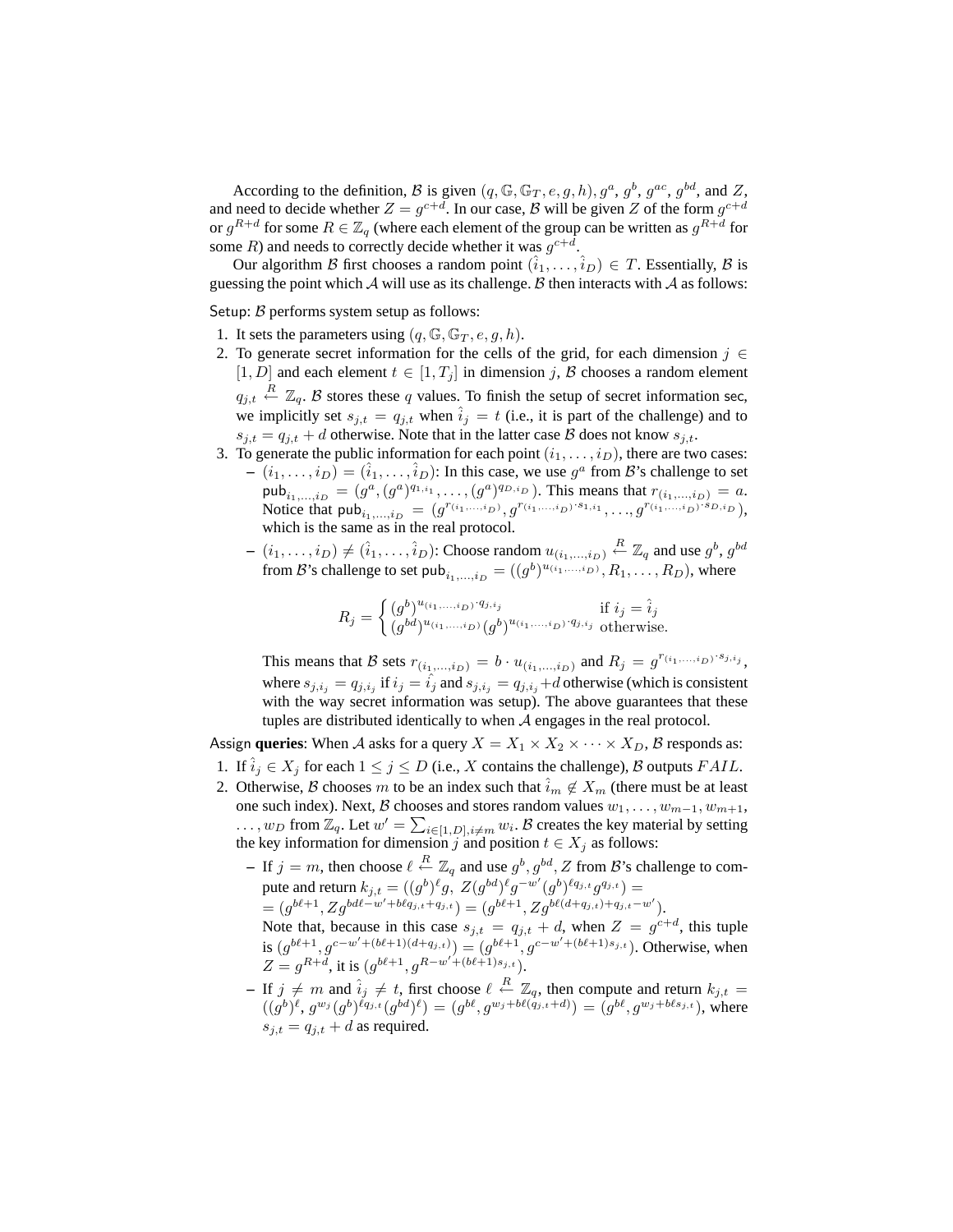$-$  If  $j \neq m$  and  $\hat{i}_j = t$ , choose  $\ell \stackrel{R}{\leftarrow} \mathbb{Z}_q$  and return  $k_{j,t} = (g^{\ell}, g^{w_j} g^{\ell q_{j,t}}) =$  $(g^{\ell}, g^{w_j+\ell s_{j,t}})$ , where now  $s_{j,t} = q_{j,t}$  as previously set.

Notice that the keys are consistent with those generated by a real challenger. In particular, for each dimension j and each element  $t \in X_j$ ,  $k_{j,t}$  is of the form  $(g^r, g^{w_i + rs_{j,t}})$ , where r takes the value of  $b\ell + 1$ ,  $b\ell$ , or  $\ell$  depending on the case, and  $w = \sum_{i=1}^{D} w_i$ . Note that we have implicitly defined w using randomly chosen  $w_i$  for all but one dimension and Z. More specifically, if  $Z = g^{c+d}$ , then  $w = c$  and if  $Z = g^{R+d}$ , then  $w = R$ . In all cases  $\beta$  does not know w. Furthermore, this key assignment implies that applying the key derivation procedure to the key for  $(\hat{i}_1, \dots, \hat{i}_D)$  and  ${\sf pub}_{\hat{i}_1, \dots, \hat{i}_D}$  results in the encryption key  $e(g, g)^{ac}$  when  $Z = g^{c+d}$  and  $e(g, g)^{aR}$  when  $Z = g^{R+d}$ .

**Challenge**: When A issues a challenge for  $(\bar{i}_1, \ldots, \bar{i}_D)$ , if  $(\bar{i}_1, \ldots, \bar{i}_D) \neq (\hat{i}_1, \ldots, \hat{i}_D)$ , B outputs FAIL. Otherwise, B returns  $e(g^{ac}, g) = e(g, g)^{ac}$ . If  $Z = g^{c+d}$ , then this is the correct key, but if  $Z = g^{R+d}$ , then this is a independent key from the real one specified by the above parameters.

**More** Assign **queries**: Same as before.

**Output**: Eventually,  $A$  outputs a bit  $b'$  and  $B$  returns  $b'$ .

Suppose B does not output FAIL. Then if  $Z = g^{c+d}$ , A has been given the correct key for the challenge point, and if  $Z = g^{R+d}$ ,  $\mathcal{A}$  is given a random key. This means that  $\mathcal{A}$ 's view is the same as in  $\mathbf{Exp}_{\text{MDKA},\mathcal{A}}^{\text{key-ind}}(1^{\kappa},T)$ . Furthermore, because  $\mathcal{B}$  simply outputs what  $A$ 's outputs, if  $A$  can distinguish keys with non-negligible probability,  $\beta$  will also be able to solve the decision linear problem with non-negligible probability. We next give a more detailed analysis to tie the advantage of  $A$  in experiment Exp<sub>MDKA,A</sub>(1<sup> $\kappa$ </sup>,T) with the advantage of B in solving the decision linear problem.

First observe that:

$$
\Pr[\mathbf{Exp}_{\mathsf{MDKA},\mathcal{A}}^{\mathsf{key-ind}}(1^\kappa,T)=1] = \Pr[\mathbf{Exp}_{\mathsf{MDKA},\mathcal{A}}^{\mathsf{key-ind}}(1^\kappa,T)=1 \wedge \mathsf{ProperQueries}],
$$

where the event ProperQueries means that  $A$  did not query X containing the challenge point during any of its calls to Assign. This equality is true because the experiment always outputs  $0$  when  $A$  violates this querying constraint. We also use GoodGuess to denote the event when  $A$  guesses the bit  $b$  in the experiment correctly (i.e., when  $b = b'$ ). This in particular implies that  $Pr[\mathbf{Exp}_{MDKA,A}^{key-ind}(1^k, T) = 1] = Pr[GoodGues \wedge$ ProperQueries]. Next, we have:

$$
\mathsf{Adv}_{\mathsf{DLIN},\mathcal{B}}(1^{\kappa}) = \left| \Pr[\mathcal{B}(\mathbb{G},q,g,g^a,g^b,g^{ac},g^{bd},g^{c+d}) = 1] - \right. \tag{1}
$$

$$
-\Pr[\mathcal{B}(\mathbb{G}, q, g, g^a, g^b, g^{ac}, g^{bd}, g^R) = 1] \tag{2}
$$

$$
= \left| \Pr[\text{GoodGuess} \land \overline{\mathsf{fail}}] - \Pr[\overline{\text{GoodGuess}} \land \overline{\mathsf{fail}}] \right| \tag{3}
$$

where Fail denotes the event that  $B$  outputs  $FAIL$  as a result of interaction with  $A$ . From the description of the interaction, we know that B outputs  $FAIL$  when (i) B does not guess the challenge correctly or (ii) when A attempts to query a key for privileges that contain the point chosen to be the challenge. We formalize this as  $Pr[\overline{fail}]$  = Pr[WrongChallenge ∧ ProperQueries]. Substituting this into equation (3), we obtain:

$$
\mathsf{Adv}_\mathsf{DLIN,\mathcal{B}}(1^\kappa)=\big|\mathsf{Pr}[\mathsf{GoodGness}\wedge\overline{\mathsf{WrongChallenge}}\wedge\mathsf{ProperQueries}]-
$$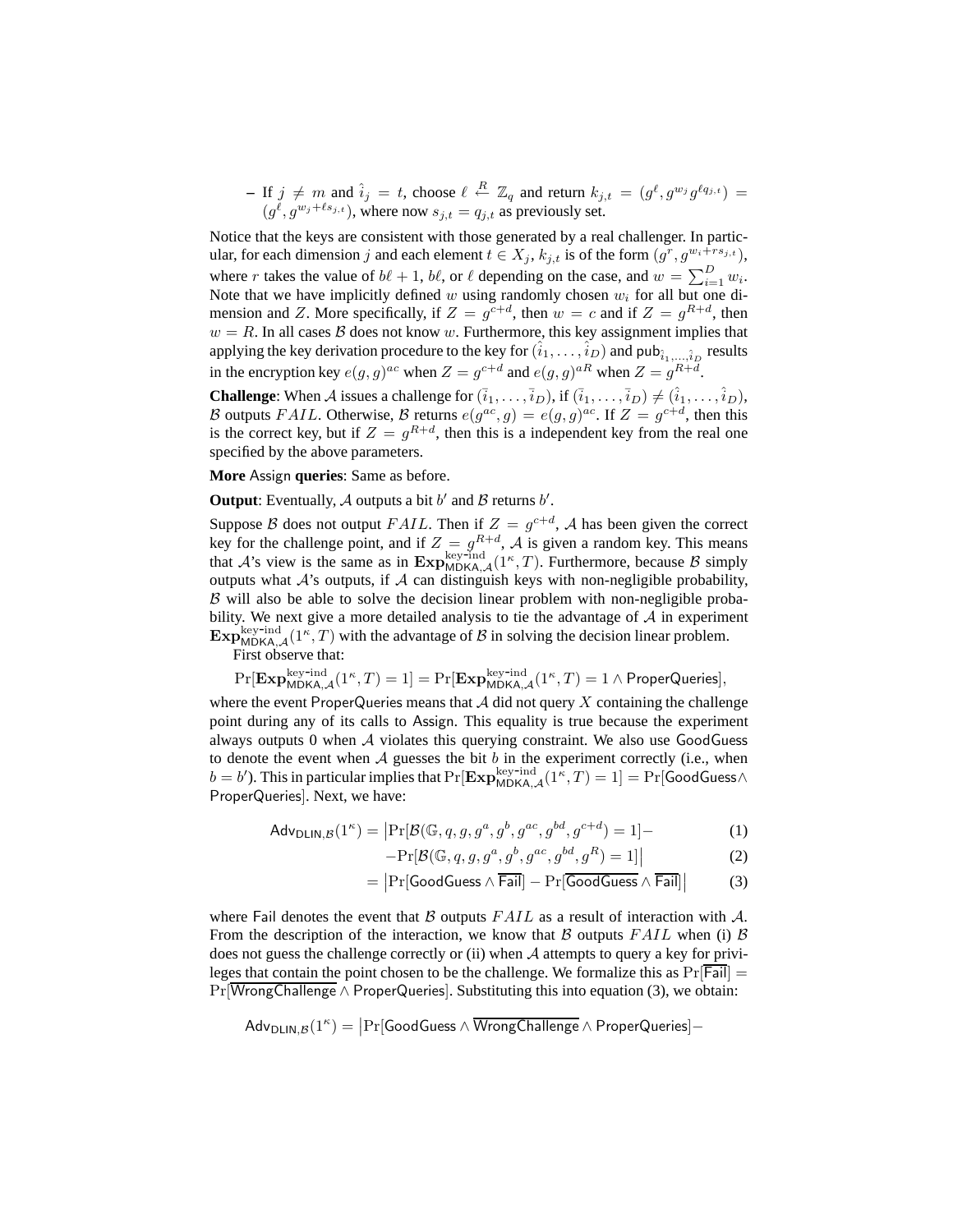$$
-\Pr[\overline{GoodGuess} \land \overline{WrongChallenge} \land \text{ProperQueries}]|= |\Pr[\overline{WrongChallenge} | \text{GoodGuess} \land \text{ProperQueries}] \times\times \Pr[\text{GoodGuess} \land \text{ProperQueries}] -- \Pr[\overline{WrongChallenge} | \text{GoodGuess} \land \text{ProperQueries}] \times\times \Pr[\overline{GoodGuess} \land \text{ProperQueries}]|
$$

Now because  $\beta$  chooses its challenge point uniformly at random regardless of  $\mathcal{A}$ 's behavior, we rewrite the above as:

$$
Adv_{DLIN,B}(1^{\kappa}) = \left| \Pr[\overline{WrongChallenge}] \Pr[\text{GoodGuess} \land \text{ProperQueries}] - \Pr[\overline{WrongChallenge}] \Pr[\overline{\text{GoodGuess}} \land \text{ProperQueries}] \right|
$$

$$
= \left| \frac{1}{T} \Pr[\mathbf{Exp}_{MDKA,\mathcal{A}}^{\text{key-ind}}(1^{\kappa}, T) = 1] - \right.
$$

$$
- \frac{1}{T} \left( 1 - \Pr[\mathbf{Exp}_{MDKA,\mathcal{A}}^{\text{key-ind}}(1^{\kappa}, T) = 1] - \Pr[\overline{\text{ProperQueries}}] \right)
$$

since  $\Pr[\overline{\mathsf{WrongChallenge}}] = \frac{1}{T}$  and

 $1 = Pr[ProperQueries] + Pr[ProperQueries] =$ 

= Pr[GoodGuess ∧ ProperQueries] + Pr[GoodGuess ∧ ProperQueries] + Pr[ProperQueries] =  $= \Pr[\mathbf{Exp}_{\mathsf{MDKA},\mathcal{A}}^{\mathsf{key-ind}}(1^\kappa,T)=1] + \Pr[\overline{\mathsf{GoodGuess}} \wedge \mathsf{ProperQueries}] + \Pr[\overline{\mathsf{ProperQueries}}]$ 

Finally, we obtain

$$
\begin{aligned} \mathsf{Adv}_{\mathsf{DLIN},\mathcal{B}}(1^{\kappa}) &= \frac{1}{T} \left| 2\mathrm{Pr}[\mathbf{Exp}_{\mathsf{MDKA},\mathcal{A}}^{\mathsf{key-ind}}(1^{\kappa},T) = 1] - 1 + \mathrm{Pr}[\overline{\mathsf{Properqueries}}] \right| \\ &\geq \frac{1}{T} \left| 2\mathrm{Pr}[\mathbf{Exp}_{\mathsf{MDKA},\mathcal{A}}^{\mathsf{key-ind}}(1^{\kappa},T) = 1] - 1 \right| \\ &= \frac{2}{T} \left| \mathrm{Pr}[\mathbf{Exp}_{\mathsf{MDKA},\mathcal{A}}^{\mathsf{key-ind}}(1^{\kappa},T) = 1] - \frac{1}{2} \right| = \frac{2}{T} \mathsf{Adv}_{\mathsf{MDKA},\mathcal{A}}^{\mathsf{key-ind}}(1^{\kappa},T) \end{aligned}
$$

This means that if A succeeds in breaking the security of the MDKA scheme with non-negligible probability  $\delta$ ,  $\beta$  succeeds in breaking the decisional linear problem with non-negligible probability which is at least  $2\delta/T$ .

The above reduction relates the success probabilities of algorithms  $A$  and  $B$  using a factor of  $2/T$ . This means that it is desirable to set the security parameter of the scheme to be  $\kappa + \log(T) - 1$ , where  $\kappa$  is the security parameter necessary to ensure the difficulty of solving the decision linear problem. This is likely to increase  $\kappa$  by a few dozen bits (see, e.g., Section 7 for an example application).

Note that our result is consistent with best practices in the literature (e.g., [8]), where security against adaptive adversaries is desired (i.e., the simulator is forced to guess the challenge point). Furthermore, related work on range queries and IBE-based schemes have security proofs in a weaker, so-called selective ID model, where the adversary commits to the challenge point prior to system setup. Under those circumstances, we would achieve a tight reduction with no efficiency loss.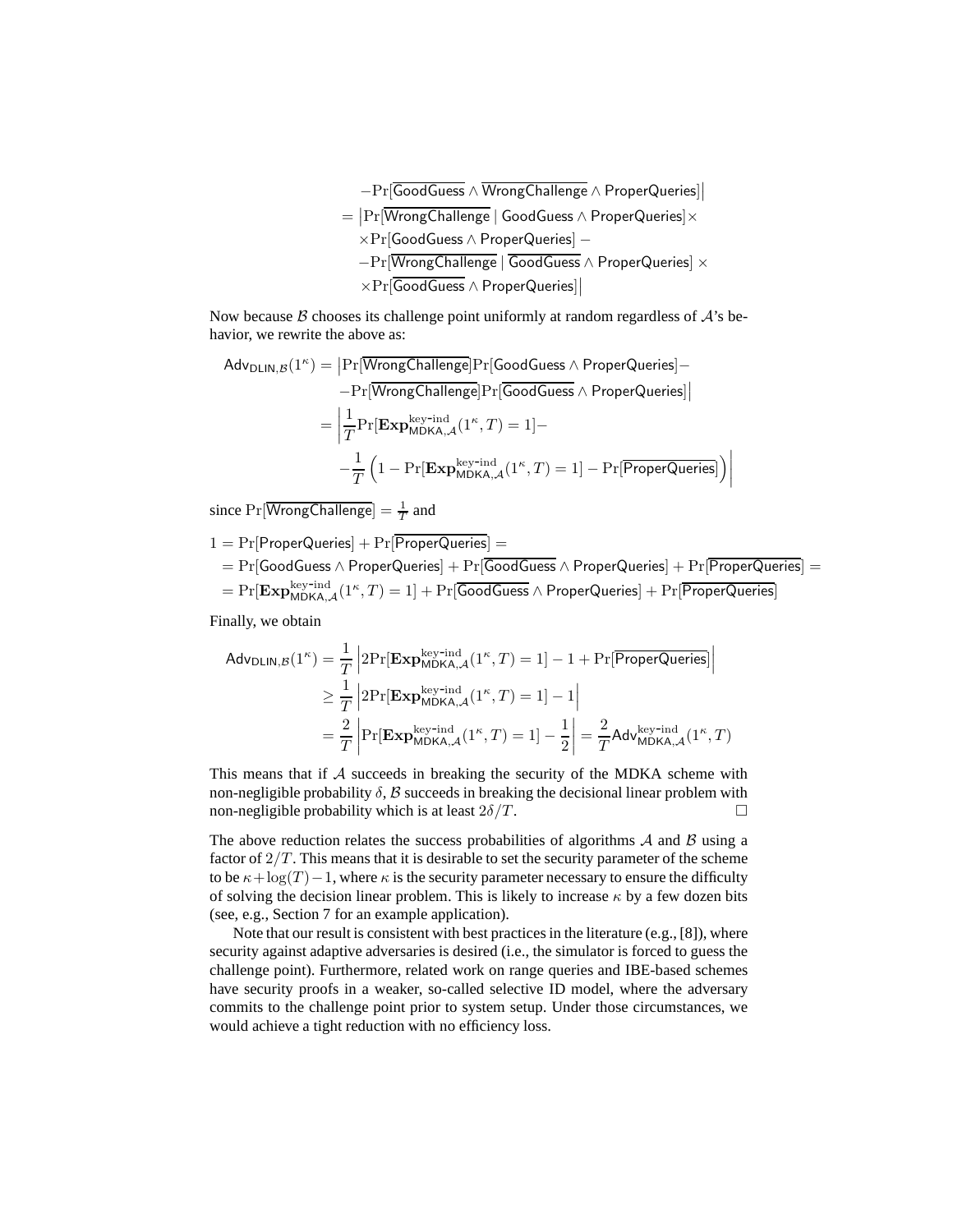### **6 Extensions**

**Reducing Public Storage.** In the system the way it was described, the public storage at the server is  $O(TD)$ . As T could be large, this amount of storage may be problematic. Furthermore, the setup algorithm requires this many modular exponentiations, which is also a bottleneck. We modify the scheme in order to reduce the storage to  $O(1)$ . The crux of this idea is that since we send the public information to the user on demand, we do not need to have all of the information at once. Furthermore, this information can be derived as it is needed. More specifically, let  $F_1 : [1, D] \times T_{\text{max}} \times \{0, 1\}^{\kappa} \to \mathbb{Z}_q$  and  $F_2: T \times \{0,1\}^{\kappa} \to \mathbb{Z}_q$  be pseudorandom functions, where  $T_{\text{max}}$  is the maximum of  $T_1, \ldots, T_D$ . We make the following changes to the MDKA scheme:

Setup: In this case the public information is now just  $(q, \mathbb{G}, \mathbb{G}_T, e, g, h)$ . We still chooses the master secret  $w \stackrel{R}{\leftarrow} \mathbb{Z}_q$  along with two PRF keys  $k_1 \stackrel{R}{\leftarrow} \{0,1\}^{\kappa}$  and  $k_2 \stackrel{R}{\leftarrow} \{0,1\}^{\kappa}$ . The secret information is then  $(w, k_1, k_2)$ . Implicitly we are setting the secret parameters to be  $s_{i,j} = F_1(i, j, k_1)$  and  $r_{(i_1,...,i_D)} = F_2((i_1,...,i_D), k_2)$ .

Assign and KeyDer: When we need to compute a user's key or public information, we simply compute its values using  $F_1$  and  $F_2$ .

**One-Time Keys.** One concern with key management solutions is that users can distribute access keys to unauthorized parties. This would allow anyone to access the content for free. There are two types of such revelations possible for our system: (i) the user can publish its private  $S_X$  or (ii) she can derive the key for a specific cell  $(i_1, \ldots, i_D)$  and publish it (i.e., publish  $e(g, g)^{r_{(i_1, \ldots, i_D)} \cdot w}$ ). Of these two types of distributions, the latter is worse, because it reveals no information about the offending party except the ability to access point  $(i_1, \ldots, i_D)$ , whereas the first type reveals significantly more information about that party, i.e, the complete specification of the access rights. Fortunately, the latter, more damaging attack can be mitigated as follows: The value  $r_{(i_1,...,i_D)}$  can be changed each time that cell is used. That is, since we are sending  $\mathsf{pub}_{i_1,\dots,i_D}$  to the users along with the ciphertext, the protocol can simply choose a new values of  $r_{(i_1,...,i_D)}$  each time. Thus, the key  $e(g,g)^{r_{(i_1,...,i_D)}\cdot w}$  is useful only for the current message, and will not be useful for other messages.

#### **7 Performance**

The complexity of our MDKA scheme is as follows:

- 1. *Size of* pub: This is  $O(1)$  as the only values that need to be stored are  $(q, \mathbb{G}, \mathbb{G}_T, e, g, h)$ .
- 2. *Size of* sec: This has size  $O(1)$  as all that is stored is  $(w, k_1, k_2)$ .
- 3. Size of user key: A user with access to  $X_1 \times \cdots \times X_D$  obtains  $\sum_{i=1}^D |X_i|$  pairs of values as its private keys and thus maintains  $O(\sum_{i=1}^{D} |X_i|)$  values.
- 4. *Size of an encryption:* To be able to decrypt, the user needs to have the public information associated with the access point, which has size  $O(D)$ .
- 5. *Cost to assign key:* This requires  $O(\sum_{i=1}^{D} |X_i|)$  work.
- 6. *Cost to send broadcast to user:* The user will need to receive the public information, which will require  $O(D)$  operations from the sender.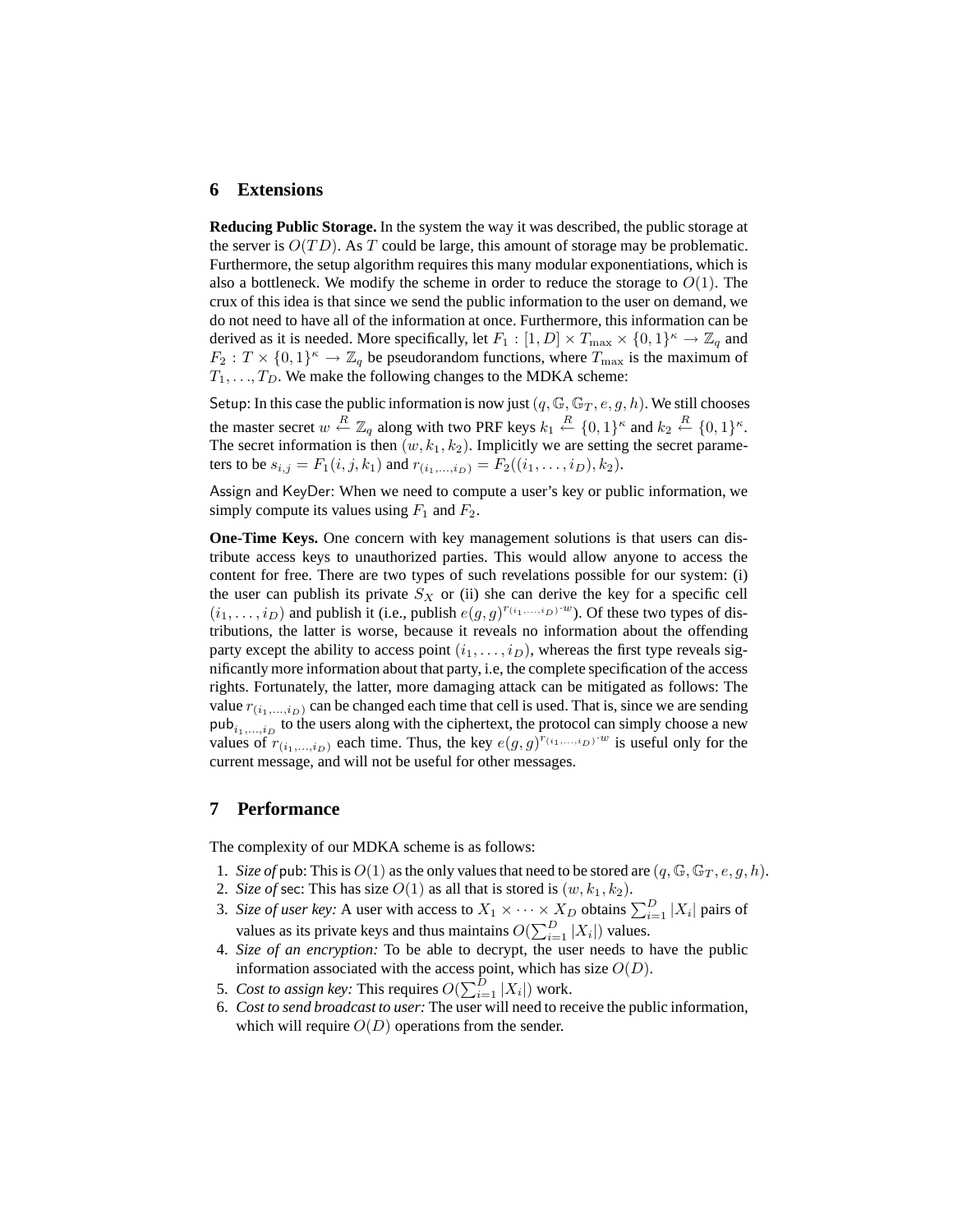#### 7. *Cost to derive key:* This requires O(D) operations.

To demonstrate the applicability of our approach to practical systems, we consider a content streaming application. We give a small example and discuss the performance of our scheme. Suppose that a content streaming system has the following dimensions:

- (i) the specific content (i.e., show) being accessed inside the range  $[1, 2^{16}]$ ,
- (ii) quality of programming inside the range  $[1, 8]$ ,
- (iii) time of access inside the range  $[1, 7760]$  (i.e., once for every hour of a year),
- (iv) x-coordinate of location of access ranging in the range  $[1, 1024]$ , and
- (v) y-coordinate of location of access ranging in the range  $[1, 1024]$ .

The motivation for the locations is that the service provider desires to only let the user see the content in certain locations for DRM purposes and location-based content (such as local weather forecast). Consider a user that subscribes to 100 shows, two quality markers (one poor quality for a mobile device and one high quality for home), for access from 6-10PM daily, in a 10 by 10 region. Using our solution, this user would need to store  $100 + 2 + 1460 + 10 + 10 = 1582$  keys, which is clearly practical. Furthermore, to derive a specific key, a user would have to perform 10 pairing operations. According to [16], each of these operations take about 11ms on a 1 GHz Pentium III, and thus key derivation would require about 110ms, which is also clearly practical.

We now consider the shortcoming of the solution presented in [20] for this particular problem. First, this scheme provides a weaker notion of security (key recovery instead of key indistinguishability). The main problem, however, is that this scheme does not support arbitrary intervals. This means that the content and time blocks must be separated and multiple sets of keys must be given to the user. That is, for each of the 100 shows and for each day, the user must have  $2^3(\frac{3+10+10+13}{4}) = 72$  keys, and therefore store 72 · 365 · 100 or about 2.6 million keys. Clearly, as the subscription becomes more complex, this will result in the user storing too many keys.

#### **8 Conclusions**

In this work we treat the problem of key assignment in multi-dimensional space for subscription-based broadcast and location-based services. In particular, each dimension corresponds to an attribute (such as latitude, longitude, time, or any other attribute) which is partitioned into a number of units, comprising a D-dimensional grid. All resources associated with a point in this grid are assigned a cryptographic key and distributed in encrypted form. A subscriber joining the system obtains access to certain resources specified as a subset of points in each dimension. She is issued key material that allows her to derive cryptographic keys for all D-dimensional points in the subscription privileges. We give a new scheme for key assignment and management with characteristics that favorably compare with existing schemes. In particular, the user acquires overhead only linear in the number of dimensions, is not required to access external data in addition to broadcast content, and can be issued more flexible access privileges than in other schemes. Our solution is provably secure under the standard Decision Linear assumption.